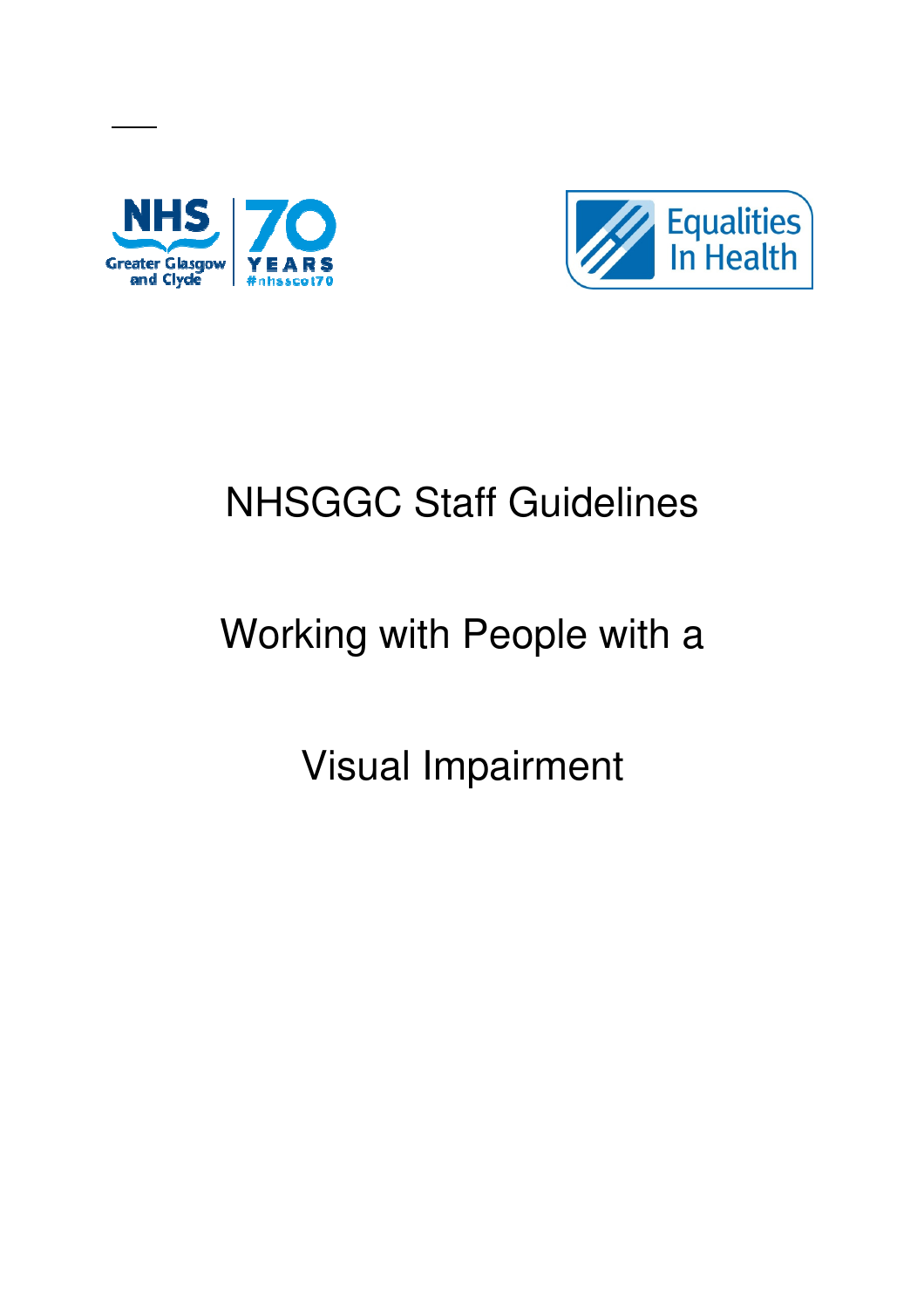

| Contents                                           | Pas       |
|----------------------------------------------------|-----------|
| Introduction                                       | 4         |
| <b>Legislative Context</b>                         | $4 - 5$   |
| General Information - Visual Impairment            | $5-6$     |
| <b>Eye Diseases</b>                                | $6 - 8$   |
| Vision & the Effects of Stroke                     | 8         |
| Falls – Visual Impairment as a Contributory Factor | $8 - 9$   |
| Information & Support                              | $9 - 10$  |
| <b>Tips for Healthcare Professionals</b>           | 10        |
| (a) General Tips                                   | $11 - 12$ |
| (b) As an In-Patient                               | 13        |
| <b>Summary of Guidelines for Practice</b>          | $13 - 14$ |
| <b>Visibility Patient Support Service</b>          | 15        |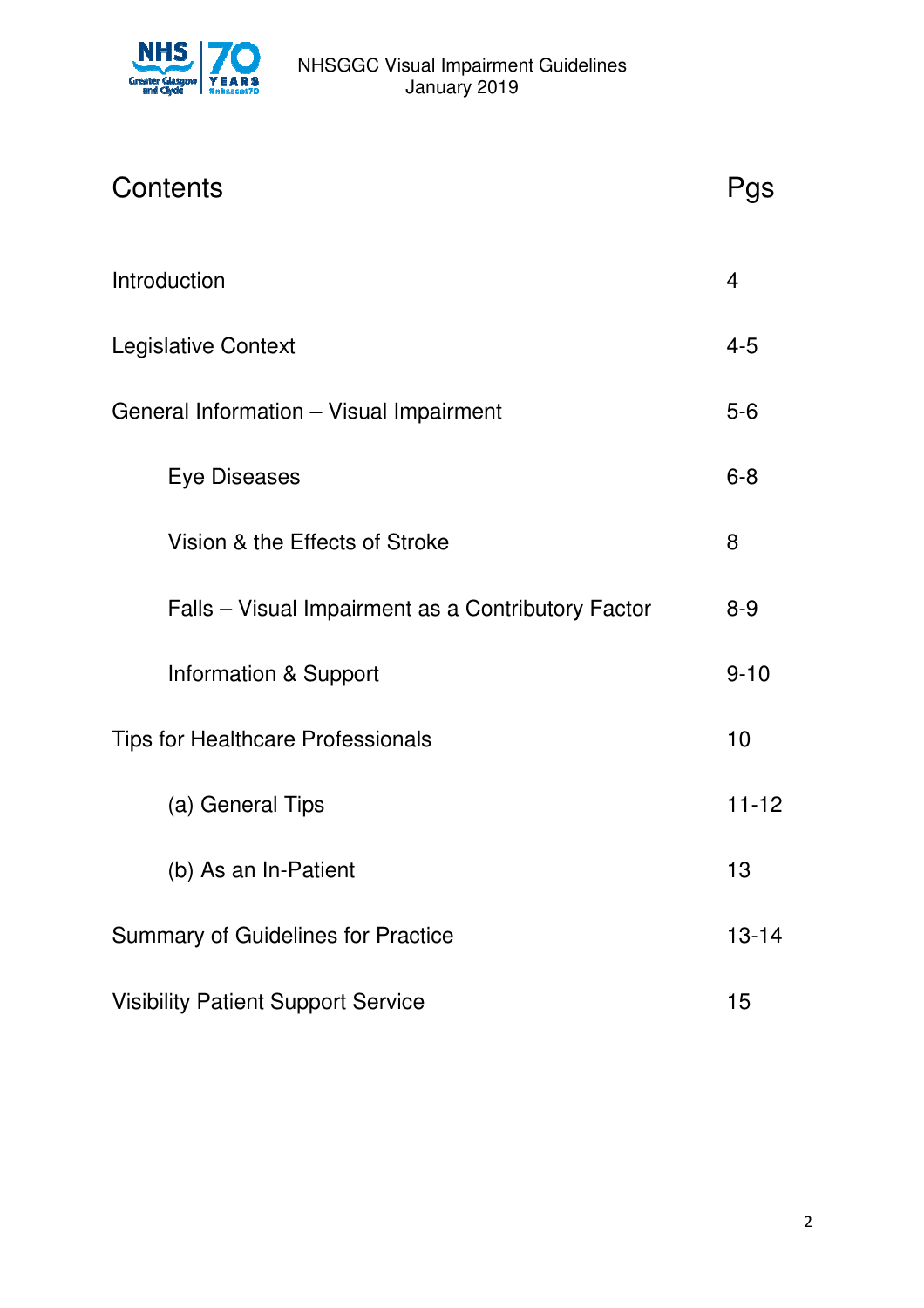

#### NHSGGC Visual Impairment Guidelines January 2019

| Appendix One – Medication Management                       | 16-17     |
|------------------------------------------------------------|-----------|
| Appendix Two – Tips for Guiding a Visually Impaired Person | 18        |
| Appendix Three - How to Communicate with Blind/Partially   |           |
| Sighted People & Provide Sighted Guidance                  | 19-20     |
|                                                            |           |
| Appendix Four – Useful Contacts                            | $21 - 22$ |
| References                                                 | 23-24     |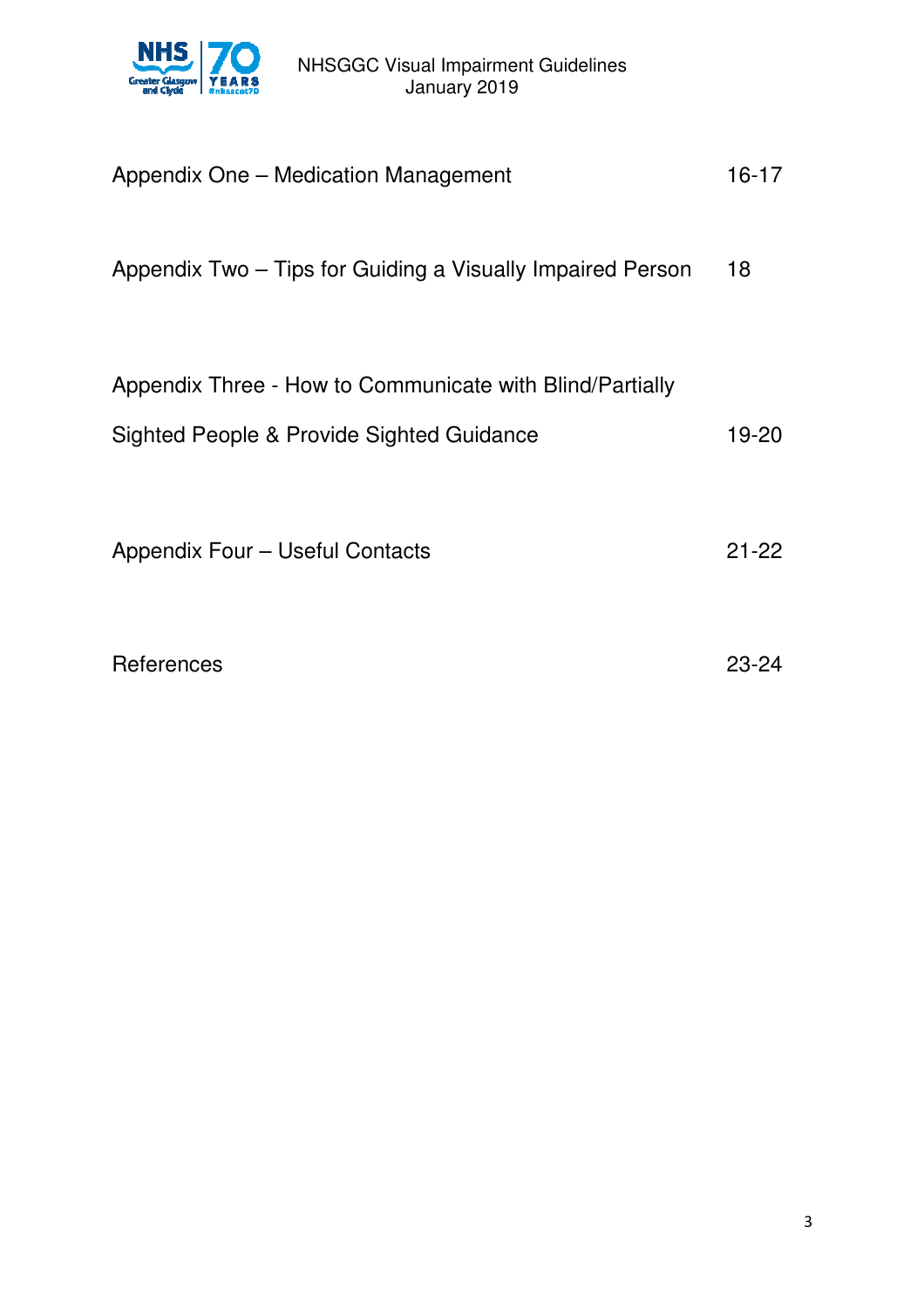

# Introduction

By 2031, the amount of people who experience significant sight loss, currently around 188,000 people in Scotland, will potentially double; this is due, in part to an aging population and, in part to the increase in health conditions such as obesity and diabetes which are associated with visual impairment (Boswell & Kail 2016). For any health board, therefore, these projections verify the fundamental need for staff to continue working hard to ensure all patients, including the visually impaired, have the best possible experience of accessing relevant support and services.

# Legislative Context

The Disability Discrimination Act (DDA) 1995 introduced measures to eliminate discrimination often faced by disabled people. These measures were then superseded by the Equality Duty as laid out by The Equality Act 2010 (NHSGGC [1] 2018). This Act serves to combine and improve upon the measures contained within the range of equalities legislation from the preceding forty years and covers a range of protected characteristics; namely, Age; Disability; Gender Reassignment; Marriage & Civil Partnership; Pregnancy & Maternity; Race; Religion & Belief; Sex; Sexual Orientation. The 2010 Act also has a Public Sector Equality Duty which requires public bodies to have;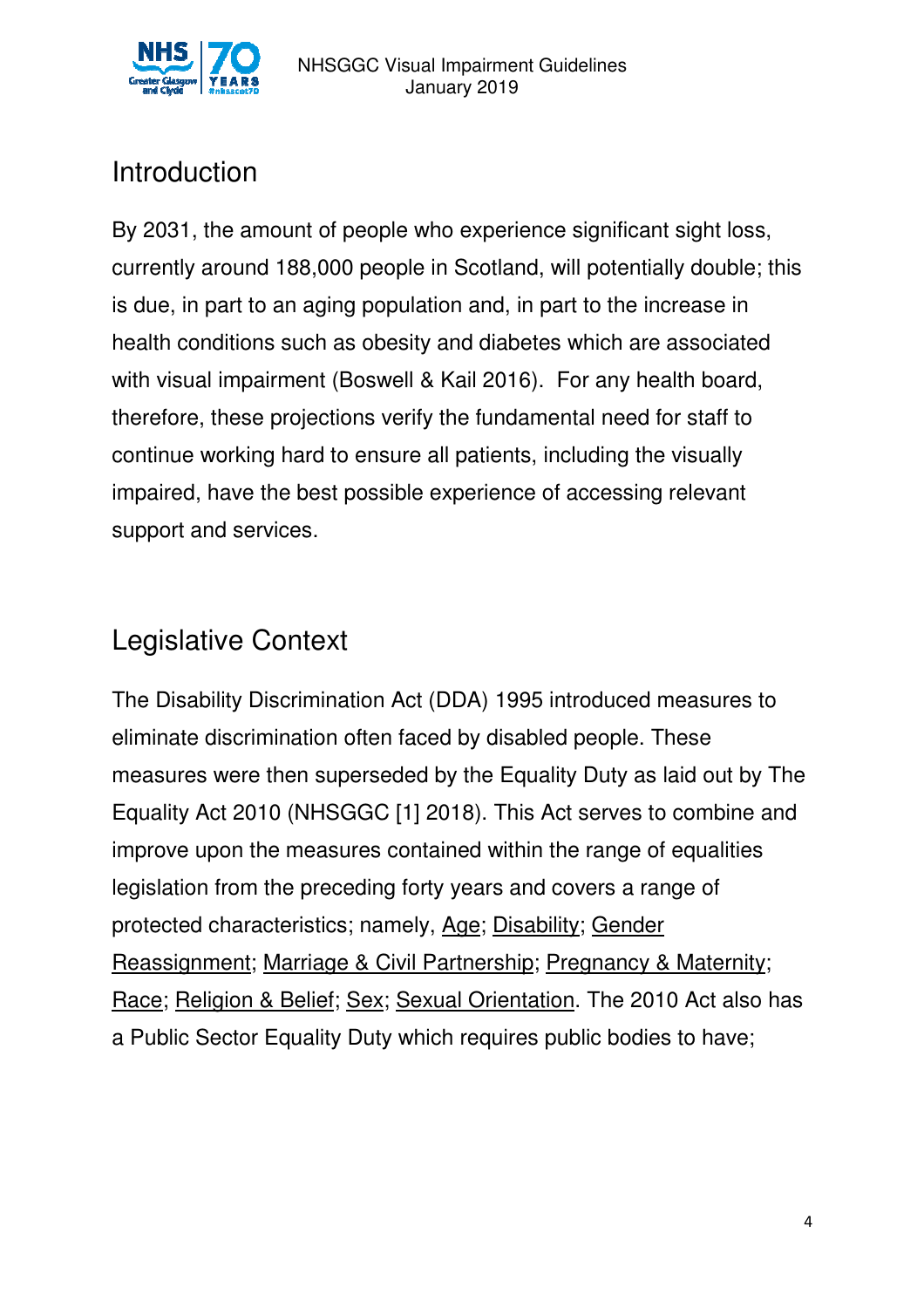

"due regard to the need to eliminate discrimination, advance equality of opportunity and foster good relations between different people when carrying out their activities...The broad purpose of the equality duty is to integrate consideration of equality and good relations into the day-to-day business of public authorities." (Equalities & Human Rights Commission [EHRC] 2017).

The consideration of equality and good relations in NHSGGC's daily business is fully explained in the document "A Fairer NHS Greater Glasgow & Clyde" (NHSGGC [1] 2018). It details the ways in which NHSGGC is fully committed to ensuring equalities issues are addressed regardless of race, disability, gender, sexual orientation, religion, age, socio-economic status and/or social class.

The relevant legislation also makes provision for reasonable adjustments to be made which take account of what an individual requires in order to access any service in an equitable manner. For example, in relation to visual impairment, NHSGGC must be proactive in providing accessible information (2018 [2]) and in ensuring assistance dogs are welcomed into its departments and services where appropriate (NHSGGC 2018 [4]).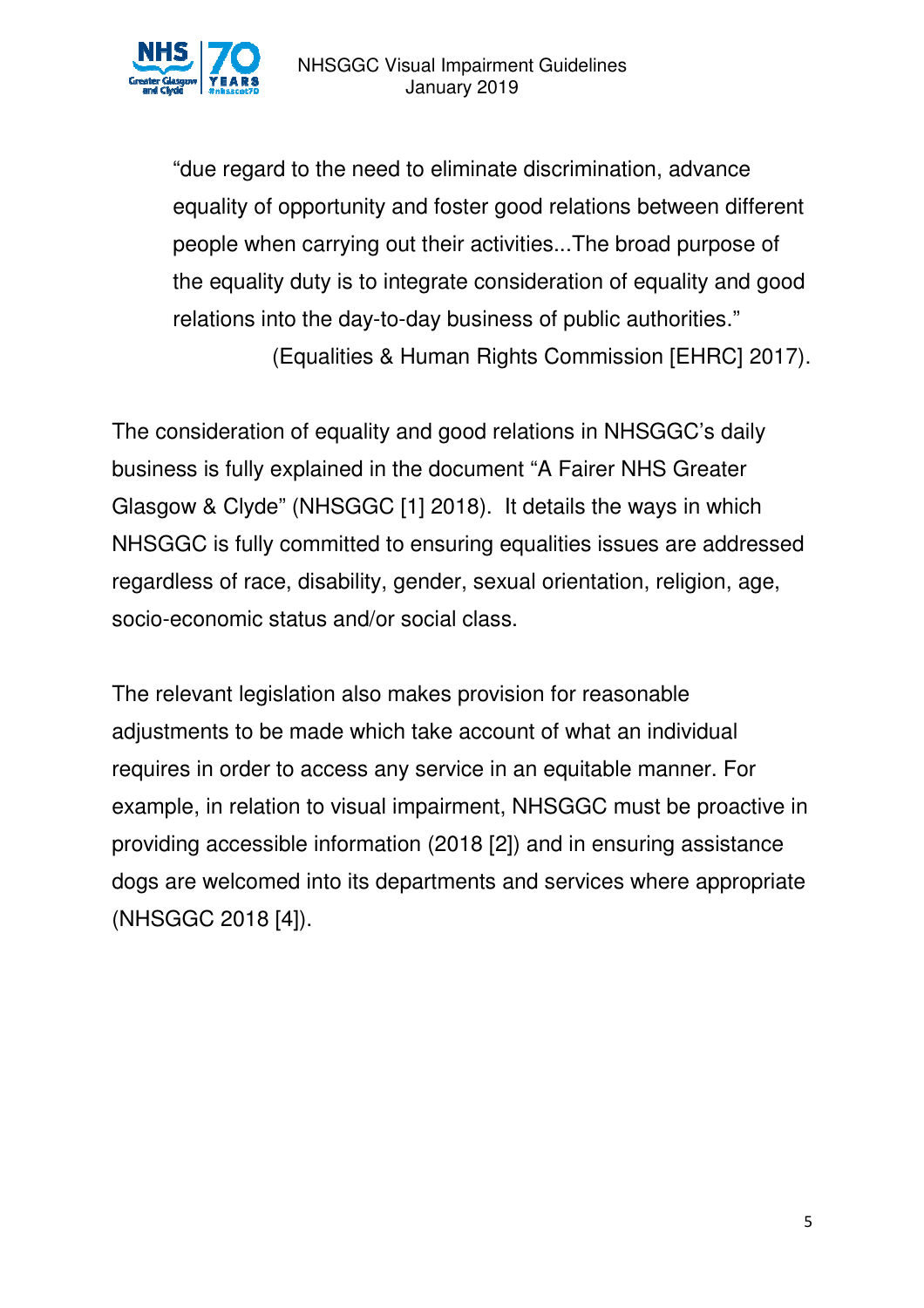

# General Information – Visual Impairment

For a range of reasons, some people can be born without vision or with varying degrees of visual impairment meaning that they may see nothing or have differing levels/types of sight. Still other people can have a visual impairment which changes/increases over time or which may develop at different points in their life.

N.B It is worth noting that due to the spectrum of visual impairment, a person may not "present" with expected visual cues such as dark glasses, a stick or a guide dog.

## Eye Diseases

According to the National Eye Research Centre (NERC 2018) there are more than one hundred recognised eye diseases. Some of the most common of these are;

- Age Related Macular Degeneration [AMD] AMD is a painless eye condition that leads to a gradual loss of central vision. As the central vision becomes increasingly blurred symptoms include:
	- $\checkmark$  difficulty reading printed or written text (because it appears blurry)
	- $\checkmark$  colours appear less vibrant
	- $\checkmark$  difficulty recognising people's faces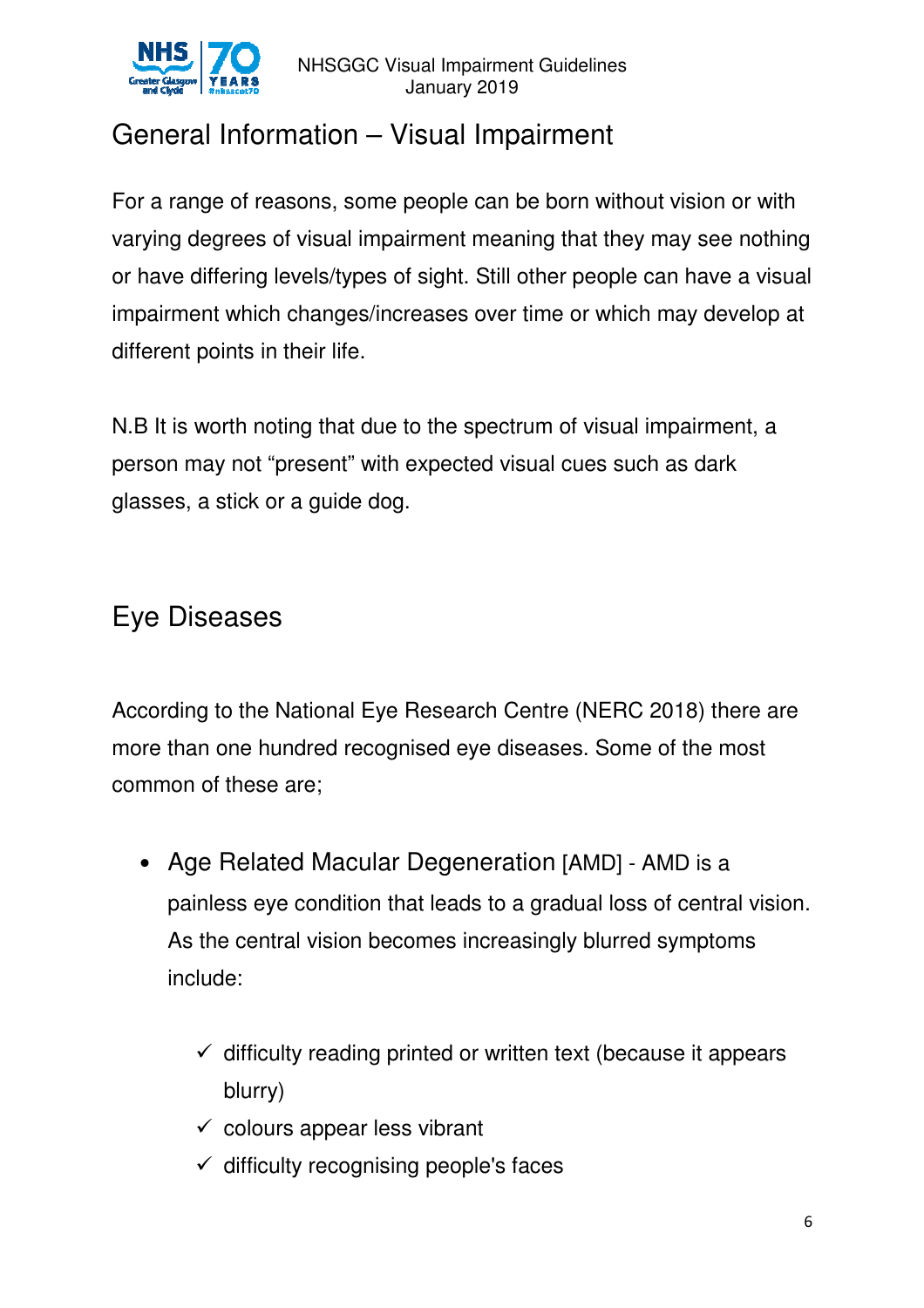

Around 600,000 people in the UK currently have sight loss of this type and approximately 70,000 new cases are diagnosed every year.

- Diabetic Retinopathy Diabetic retinopathy is a common complication of diabetes which can lead to the loss of central vision. It occurs when high blood sugar levels damage the cells at the back of the eye, known as the retina. Left untreated it can lead to blindness. Therefore, it is important for people with diabetes to keep their blood sugar levels under control and to have their eyes examined once a year for signs of damage.
- Glaucoma The most common cause of sight loss amongst those of working age, this is a term that describes a group of eye conditions causing pressure to be raised in the eye (due to blockage of drainage tubes) which then damages the optic nerve and increasingly causes sight loss. It can often affect both eyes, usually in varying degrees; meaning one eye may develop glaucoma quicker than the other.
- Retinitis Pigmentosa  $[**R**.**P**]$  R.P is the name given to a group of diseases of the retina, collectively called inherited retinal dystrophies. They all lead to a gradual progressive reduction in vision, with night vision and peripheral vision being the first things that are noticed. Later, reading vision (detailed vision), colour vision, and central ('straight-ahead') vision become affected. These conditions can become apparent at different ages and although the rate of deterioration can vary it is usually very slow with changes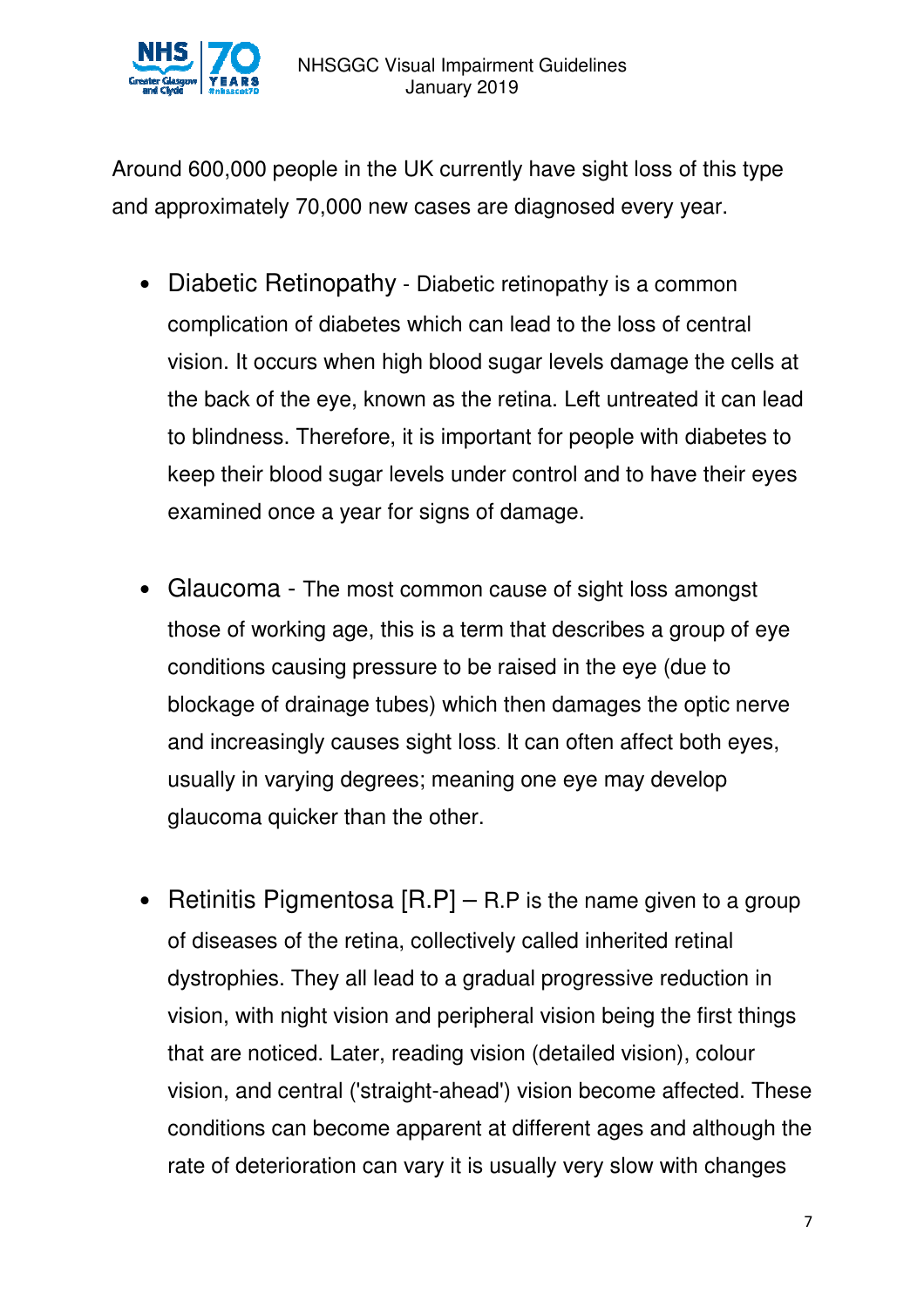

 occurring over years rather than months. RP affects approximately 1 in 3,000 to 4,000 people.

• Cataracts – When these develop they cause the lens of the eye to become less transparent and so the passage of light through it is distorted, resulting in cloudy or misty vision. Although this is the leading cause of blindness globally it can be easily treated with around 350,000 cataract operations performed by the NHS each year.

Further information on particular conditions can be accessed from the NERC (2018) or via the Royal National Institute for the Blind's [RNIB's] Eye Conditions A-Z (RNIB 2018 [1]).

#### Vision & the Effects of Stroke

Up to two thirds of people experience changes in their vision both as a symptom and as a result of a stroke, however, it is not uncommon for such changes to go undetected (Visibility 2018) . Symptoms which occur can include;

- getting lost in familiar environments
- bumping into things/people on one side
- difficulty recognising objects or faces
- not finding things which seem obvious to others
- ignoring food on one side of the plate
- seeing double or having vision which is hazy and blurred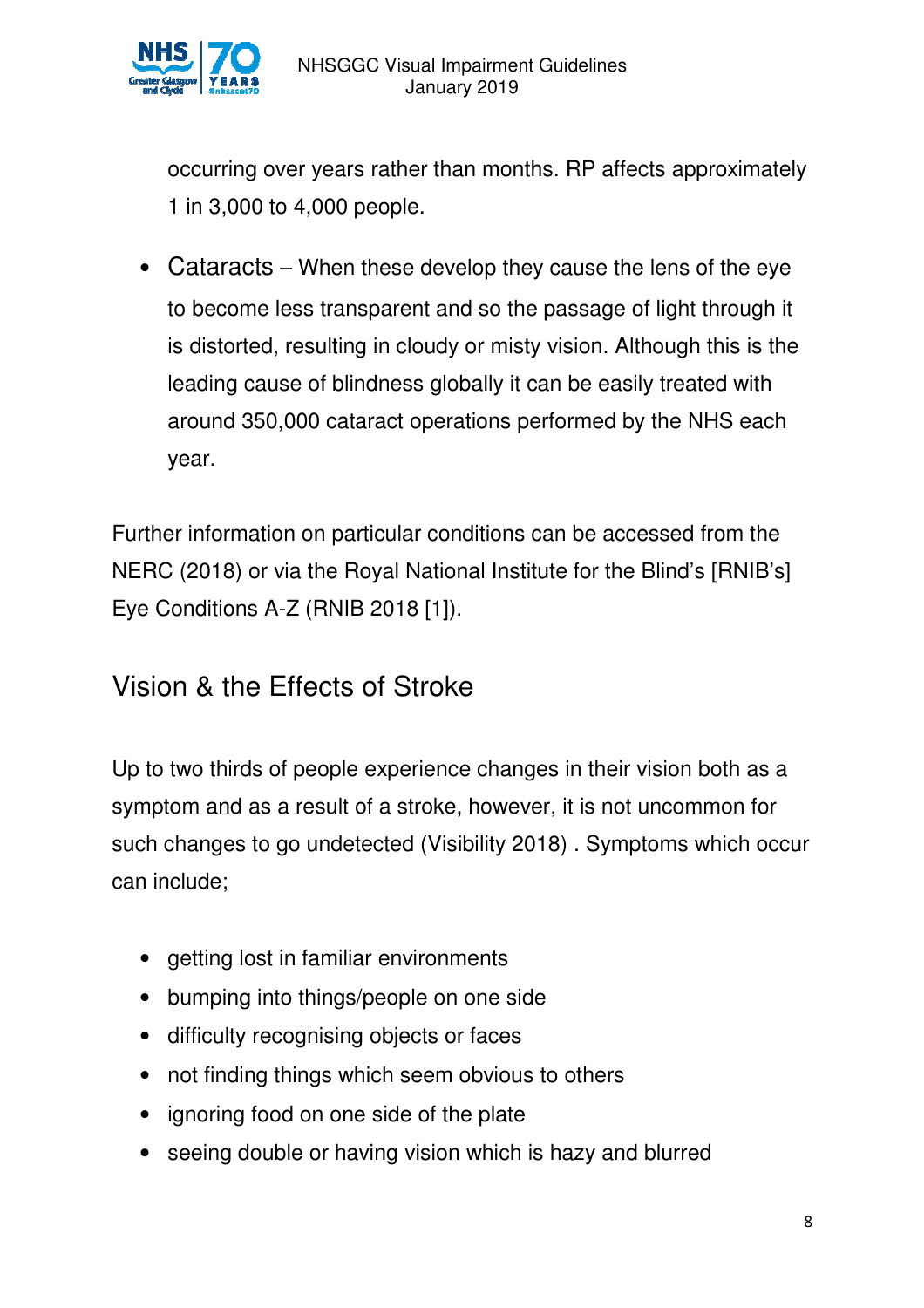

- difficulty moving through crowded areas
- increased sensitivity to bright light

# Falls – Visual Impairment as a Contributory Factor

Reducing the risk of falls in people with a visual impairment is vital. Certainly many factors can contribute to the risk of a fall but it has been shown that visual impairment is one of the most central. Visibility who work closely with health and social care (see appendix 4 for contact details for relevant areas) to reduce such risk tell us that older people with a visual impairment are twice as likely to fall than others of a similar age and that 80% of people with a visual impairment are over 60 (2018).

#### Information & Support

Organisations which provide information and support to visually impaired people include, for example (see appendix 4 for these and other organisations);

• RNIB – "We recognise everyone's unique experience of sight loss and offer help and support for blind and partially sighted people" (RNIB 2018 [2]). RNIB is one of the UK's leading sight loss charities and the largest community of blind and partially sighted people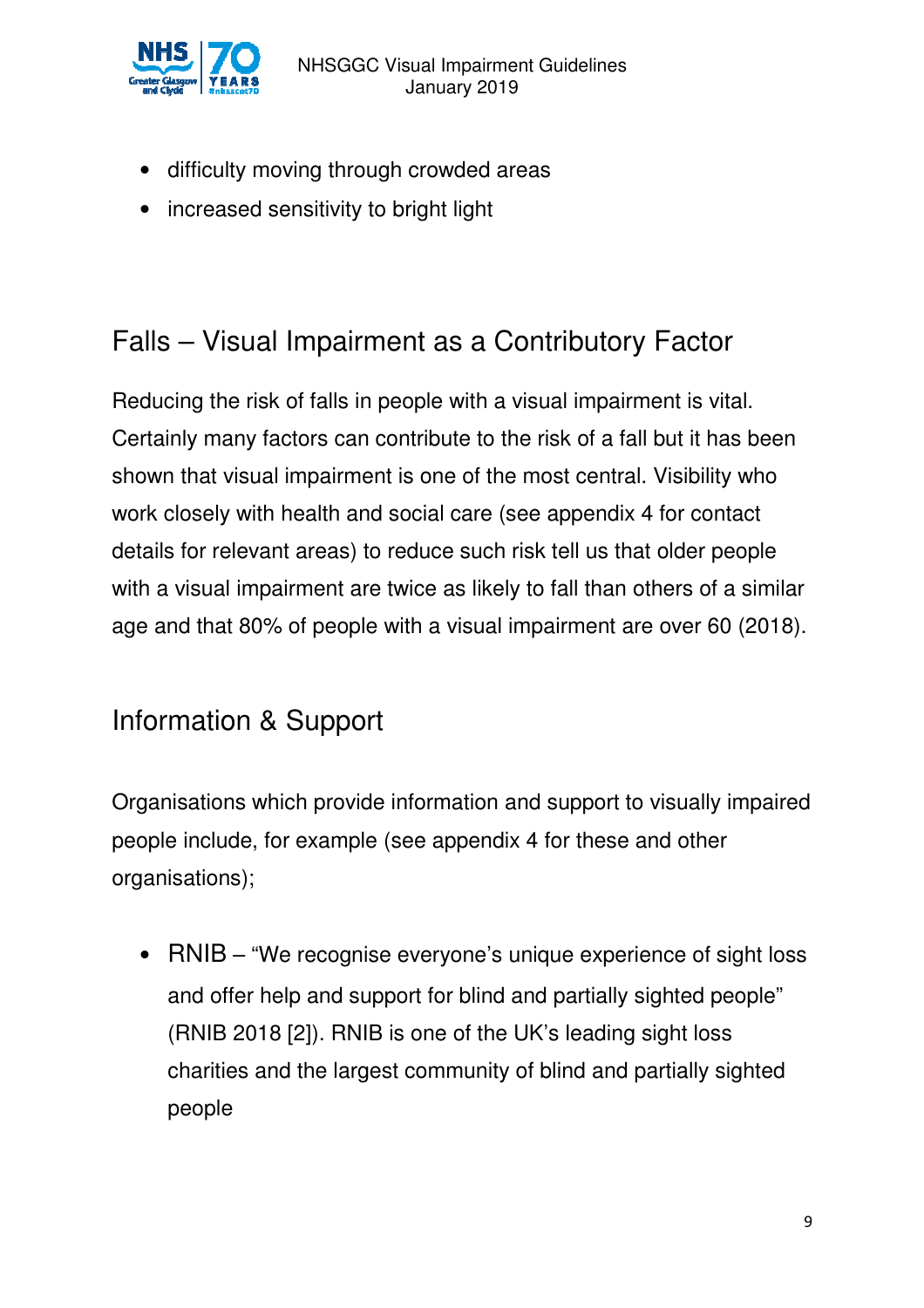

- VISIBILITY "Visibility is a charity supporting children and adults who are blind or partially sighted in the west of Scotland and Dumfries and Galloway... If you are losing your sight, have been told your sight is not going to get better or you have been living with blindness or partial sight for a long time, Visibility can help you (Visibility 2018).
- GUIDE DOGS (Scotland) "Our Edinburgh, Forfar and Glasgow teams provide life-changing mobility services to adults, children and young people with sight loss throughout Scotland. It's our mission to not rest until people who are blind or partially sighted can enjoy the same freedom of movement as everyone else" (Guide Dogs Scotland 2018).

### Tips for Healthcare Professionals

NHSGGC require an understanding of the additional support needs that a person with a visual impairment may have. They are also required to have the skills and knowledge to assist in meeting such needs. This would include;

- awareness of visual impairment, including an awareness of potential barriers for a person with visual impairment and how these may be addressed
- patience and understanding with which to offer people tailored explanation and reassurance in relation to their care.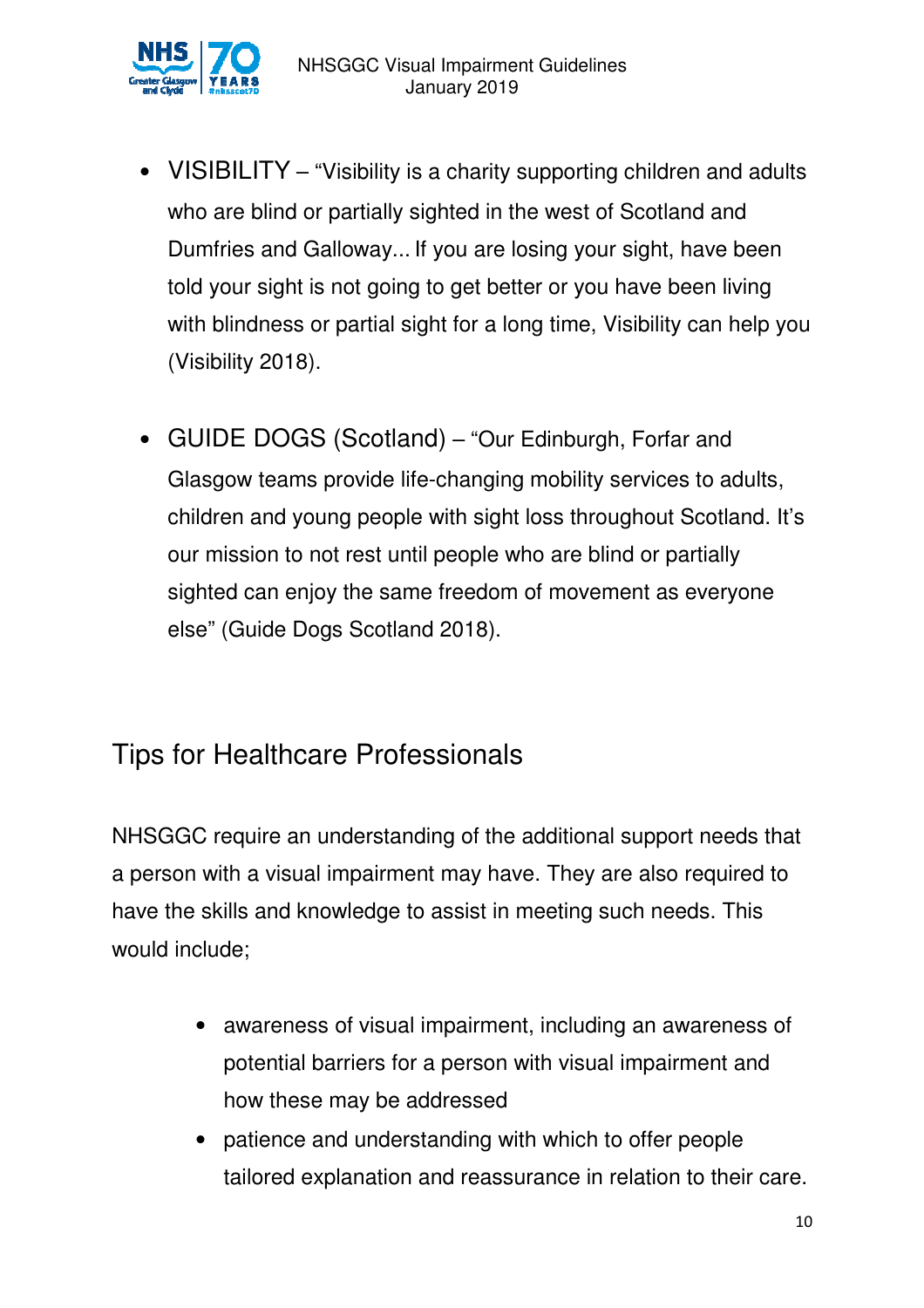

The RNIB (2014) supports the aforementioned requirements within its top tips for healthcare professionals which look at the potential barriers to healthcare for visually impaired people and the ways in which those barriers can be addressed;

# (a) General tips

- Introduce yourself. People with sight loss might not recognise a uniform or badge - tell them who you are, your role and what tasks you will be performing. Also, explain if another person is present and why.
- If you are unsure how best to help someone with a visual impairment ask them. Bear in mind that visual impairment exists at different levels for different people. For example, one person may see very little or nothing whilst someone else may see things in a particular way. Both individuals may require assistance but such assistance would differ. Remember also that it may not always be apparent that someone has a visual impairment.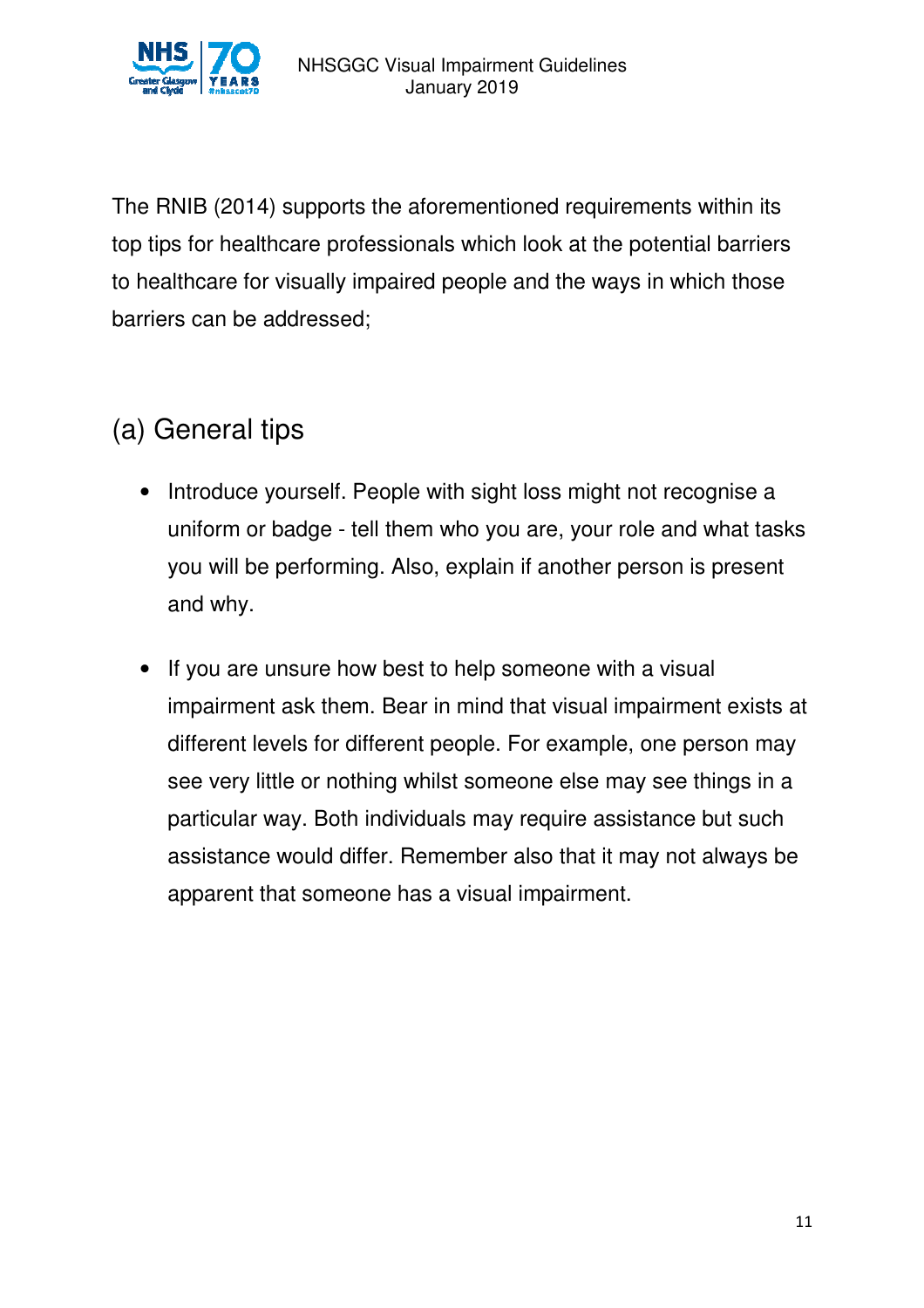

- If a person needs guiding, always ask them how they would like to be guided (see Appendix 2 & Appendix 3). Don't hold the person's arm, rather whilst holding your arm by your side (but held upward at the elbow), let them hold your arm at the elbow. While you're walking you might tell them where you're going and what to be aware of (for example, when you're going up and down steps).
- If the person wants to sit down, you can put their hand on the back of a chair so that they can feel the back and arms. Some people with a visual impairment prefer to follow their guide's arm with their hand to reach the back of the chair. If unsure ask the person concerned.
- People are often required to use interactive displays to sign in for appointments, take a turn when waiting for tests, or when being called in for appointments. Visual displays and touch screen monitors are not accessible to many people with sight loss so make sure tactile and or audio enabled screens and announcements accompany the displays, or that someone is always available to offer assistance.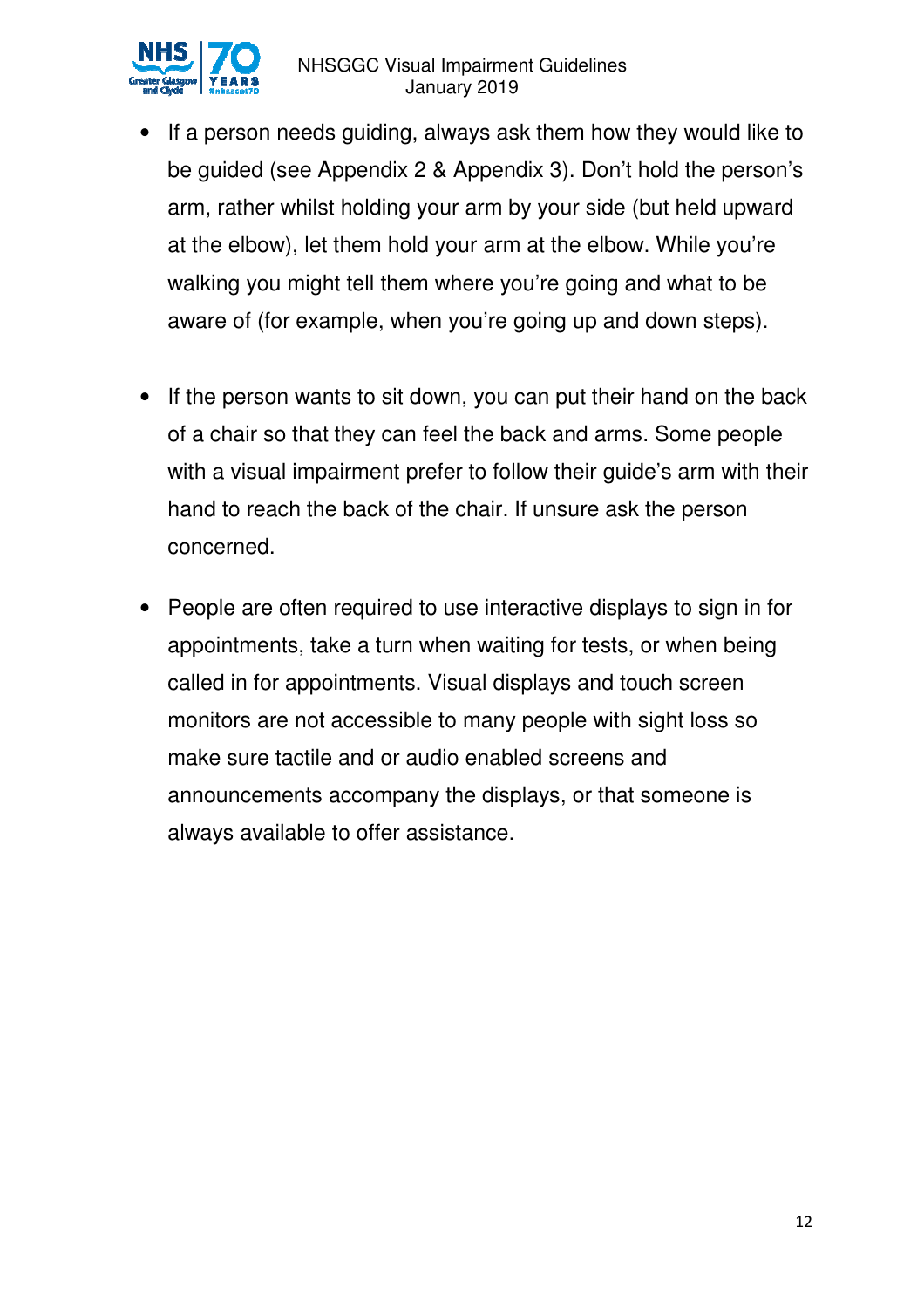

- Make sure any information required is in a format which can be utilised. If you are not sure what this is, ask the person concerned. (See Clear To All – Accessible information Policy for further information on how to achieve this within NHSGGC {NHSGGC 2018 [2]})
- If you are dispensing medication, make sure that the person you dispense it to understands what each item is and where to get further accessible information, particularly if there are multiple brands with different packaging available (see Appendix 1).
- Give clear verbal instructions and information during examinations or medical tests. Also ensure that the person is aware if someone else is in the room and explain who they are and their purpose for being there.
- If you call patients in from a waiting room to a consultation, please wait for them and ask if they need assistance. Tell a person with a visual impairment when you are moving away from them or leaving the room.

## (b) As an inpatient -

• When patients arrive, tell them about their surroundings so that they know where they are in a room and who is around them. Make sure all furniture around their bed and their possessions are kept in the same place so that they know where to find them. Help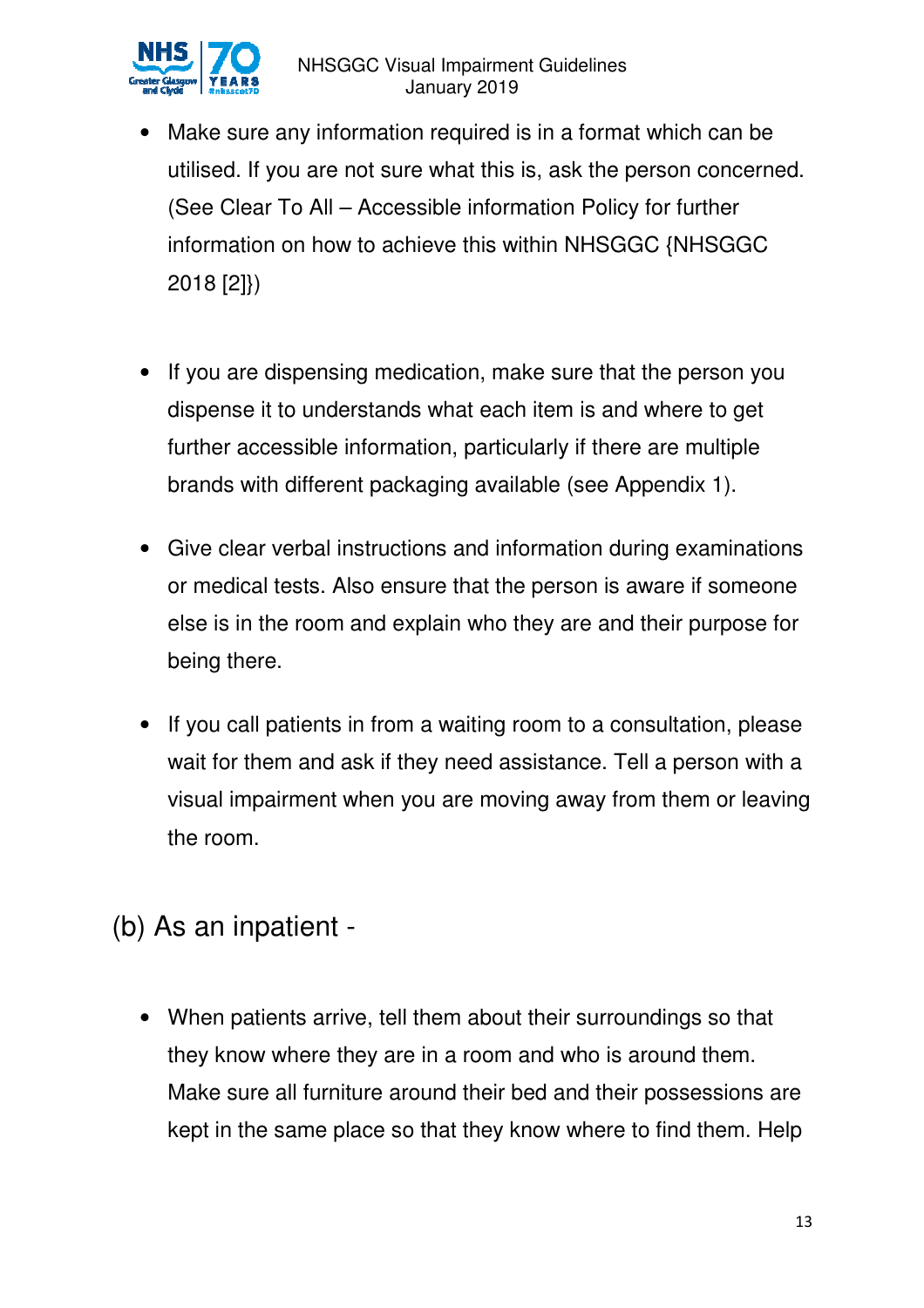

them use the entertainment system - which is often inaccessible to people with sight loss.

- Make sure that a person with visual impairment is aware when food or drink (and what it is) has been placed in front of them and ask them if they need help. - For some people the clock method maybe of use (e.g. fish at 6 o'clock, potatoes/ rice at 12 o'clock and vegetables at 3 and 9 o'clock) provided they are familiar with it (check with the person). It can also help for some people to have the use of plates, cutlery and trays etc in highly contrasting colours. Check with the individual if either of these methods or something else would assist them in eating their food.
- Many people are happy to have an identifying symbol on their bed or on their notes so that staff are aware they have sight loss. Ask the person concerned what they would prefer.

## Summary of Guidelines for Practice

All members of NHSGGC staff should;

- Treat visually impaired people with dignity and respect
- Always ask what an individual's particular needs are .This should include meeting the needs of work colleagues /staff with Visual **Impairments**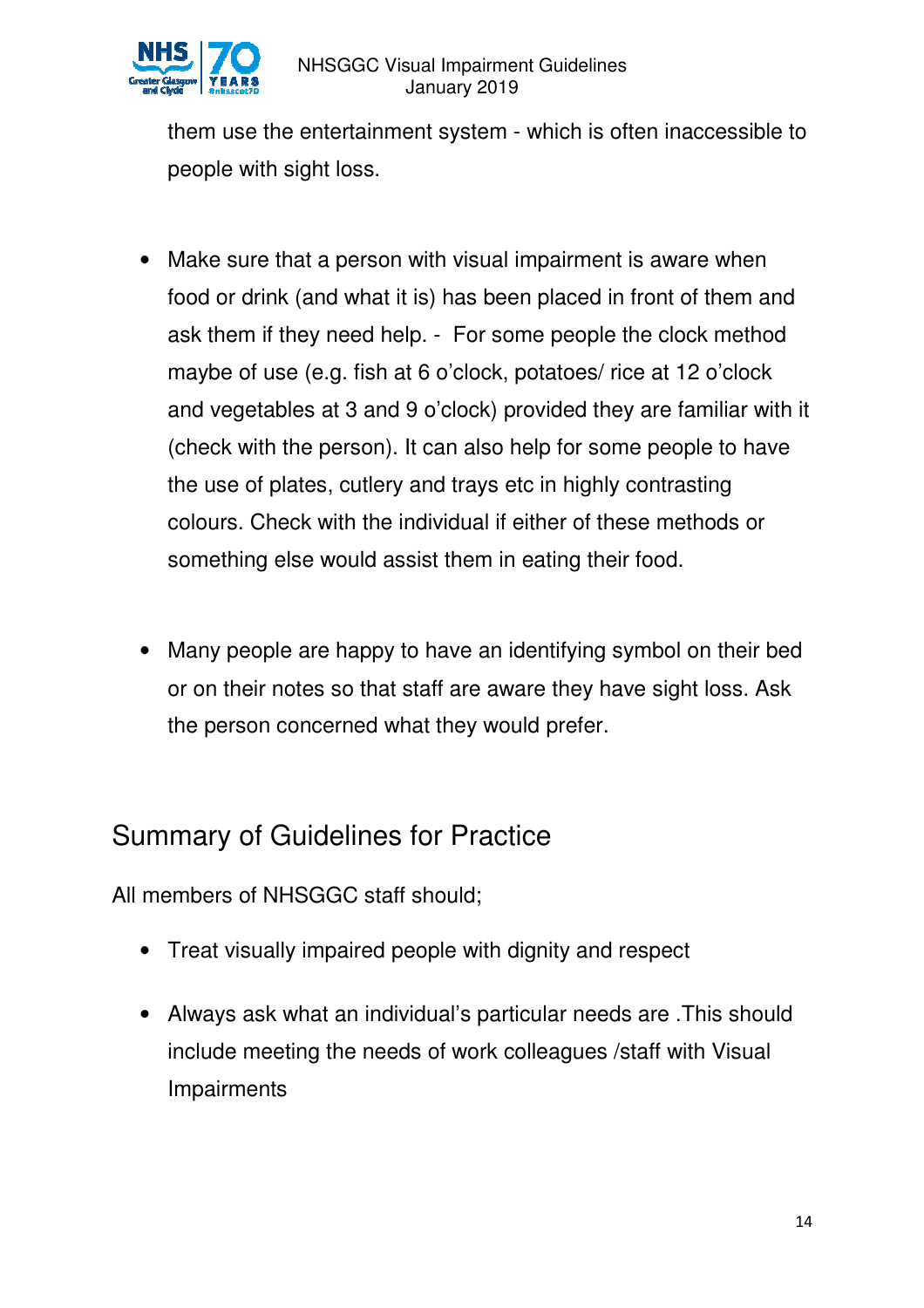

- Communicate with patients about their appointments in an appropriate format (see Clear to All - accessible information policy NHSGGC [2] 2018)
- Actively inform patients of their entitlement and availability to communication support and information in different formats
- Check that patients have understood the information given to them
- Record patients' sensory impairment so that it is clearly visible in the case notes – both electronic and paper where both exist
- Consider visual awareness training as part of their continuing personal development plan (PDP), use the e learning modules
- Be able to signpost patients to specialist organisations who can offer additional support, for example, Visibility, RNIB and Deafblind Scotland (see Appendix 4).

## Visibility Patient Support Service

Within NHSGGC Visibility offer a Patient Support Service to people with a visual impairment and also to those who provide may be providing them with support. The provision of information can also include advice for NHSGGC staff. Although the service works in several hospitals, it is not full time on each site and is best contacted via Visibility's main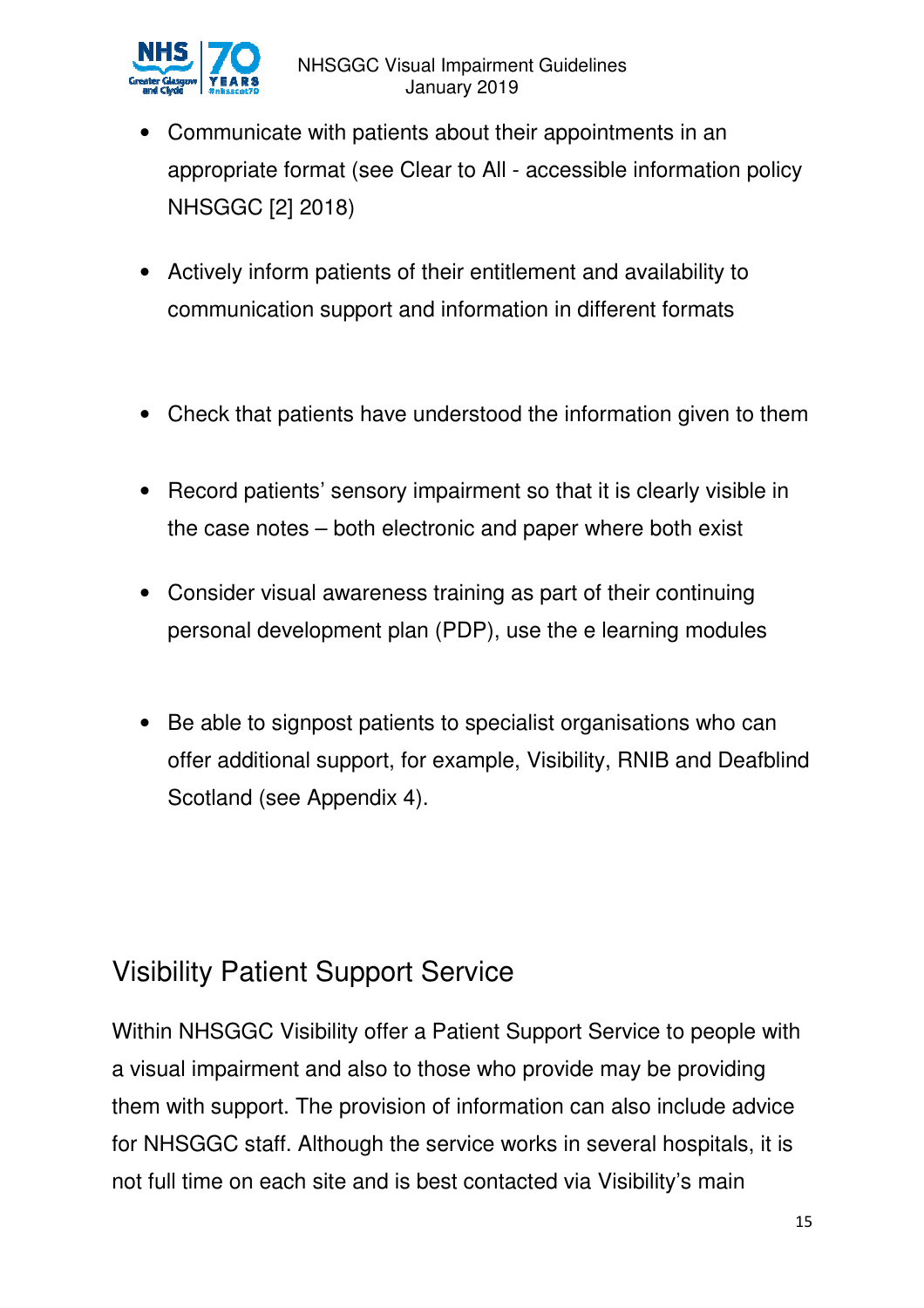

telephone number (0141 332 4632) so that enquiries can be properly directed.

**N.B** These Guidelines are due for review in January 2022.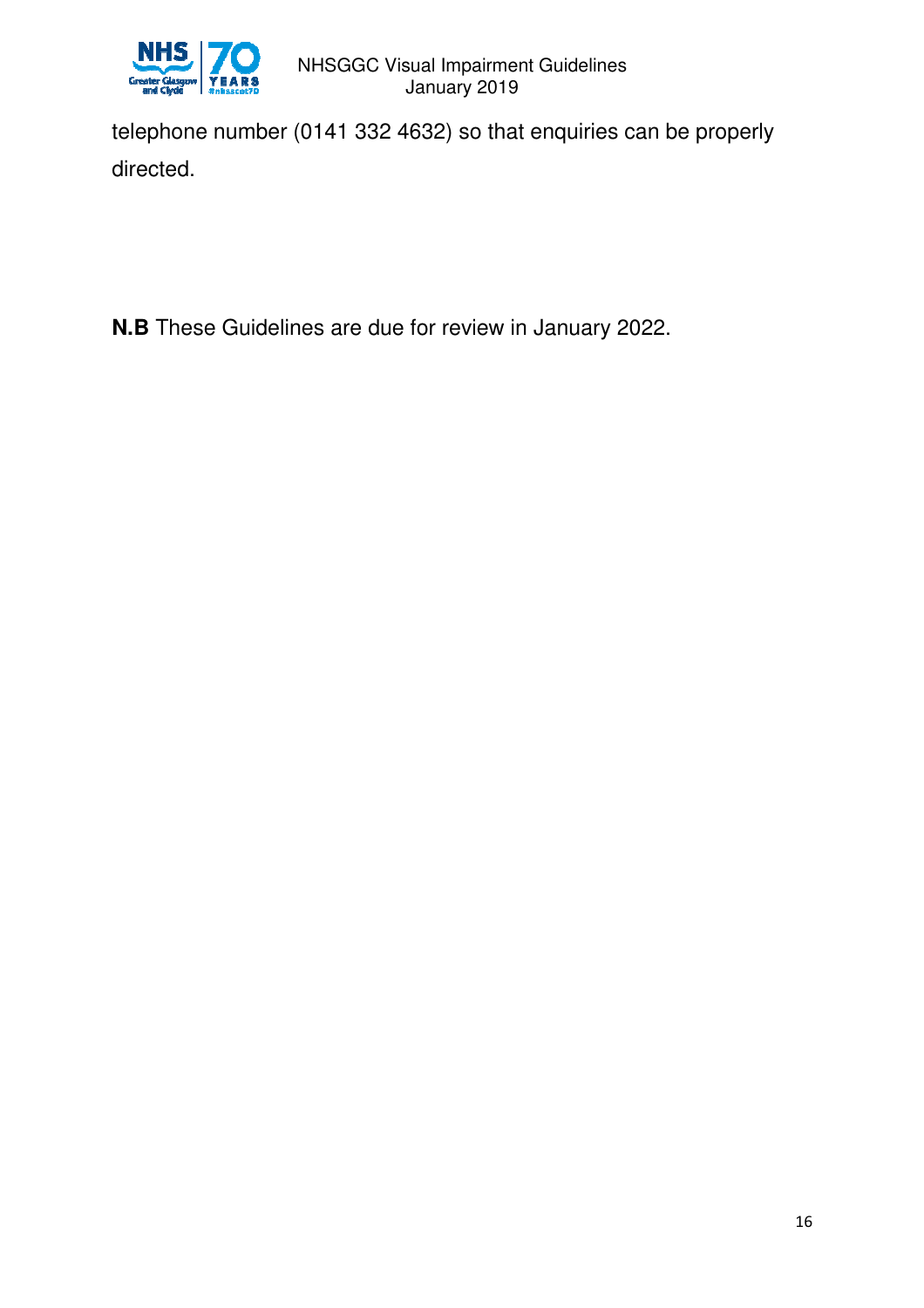

# Appendix 1 – Useful Tips for Medication Management

The best way for health care staff to assist patients in getting the most from their medicines is to talk directly with the person to find a solution to any difficulties they may have and so to ensure they understand how to use the medications prescribed in the way they are intended to be taken.

Staff should:

(i) Ensure the patient understands how to take their medicines. Is X-Pil needed? (https://www.medicines.org.uk/emc/xpil);

X-PIL ensures that patient information leaflets (PILs) supplied with medicines are accessible to everyone, including those with sight problems (It is collaboration between Datapharm, the RNIB and the Pharmaceutical industry). The Royal National Institute of Blind People (RNIB) Medicine Leaflet Line number is: **0800 198 5000**.

When you call they will need to find the correct PIL and will ask for:

- $\triangleright$  The name of the medicine
- $\triangleright$  The medicine's product code number

Requests for information can be made in large/clear print, in Braille or on audio CD

(ii) Ensure the patient knows how to use inhalers / eye drops etc.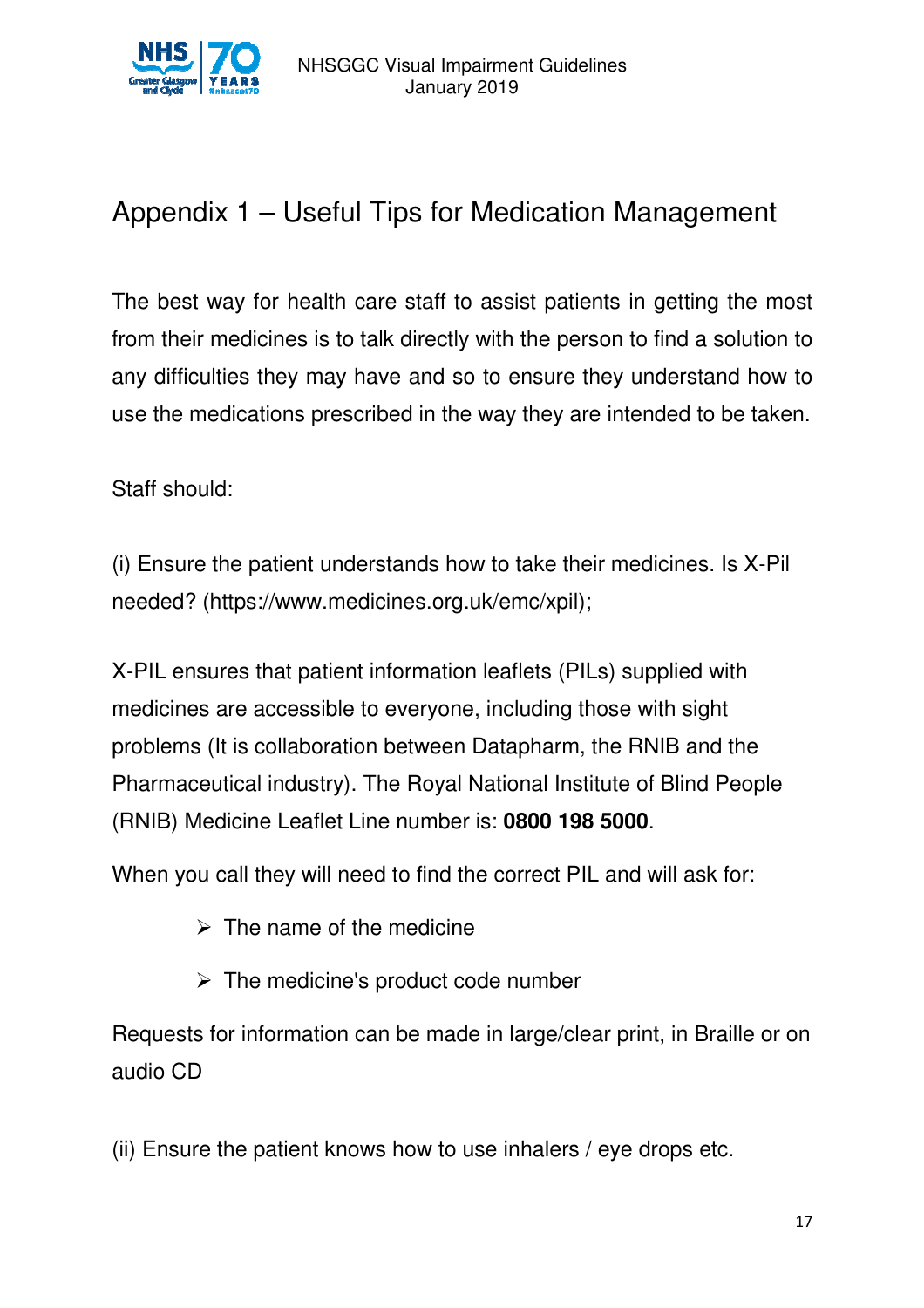

(iii) Ensure the patient is aware of the useful tips such as;

• Use tactile markers such as bumpons (raised coloured dots)

• Talking Labels: provide audible guidance on identifying and taking medications. The label attaches to a standard medication pack. A message can be recorded and stored and can be played back at any time by pressing the buttons

• Use a suitable magnifying glass or magnifying glasses (advice available from Optometrists or the Low Vision Aid service)

• Use reminder functions on mobile phones/talking clock/watch etc to prompt when to take medicines

• Take medicines at the same time every day

Further information can be found at;

(http://www.wdhscp.org.uk/media/1021/visual-impairment-resource-pack-managingmedicines-apr-2011.pdf ) - Managing Medicines: A Visual Impairment **Resource**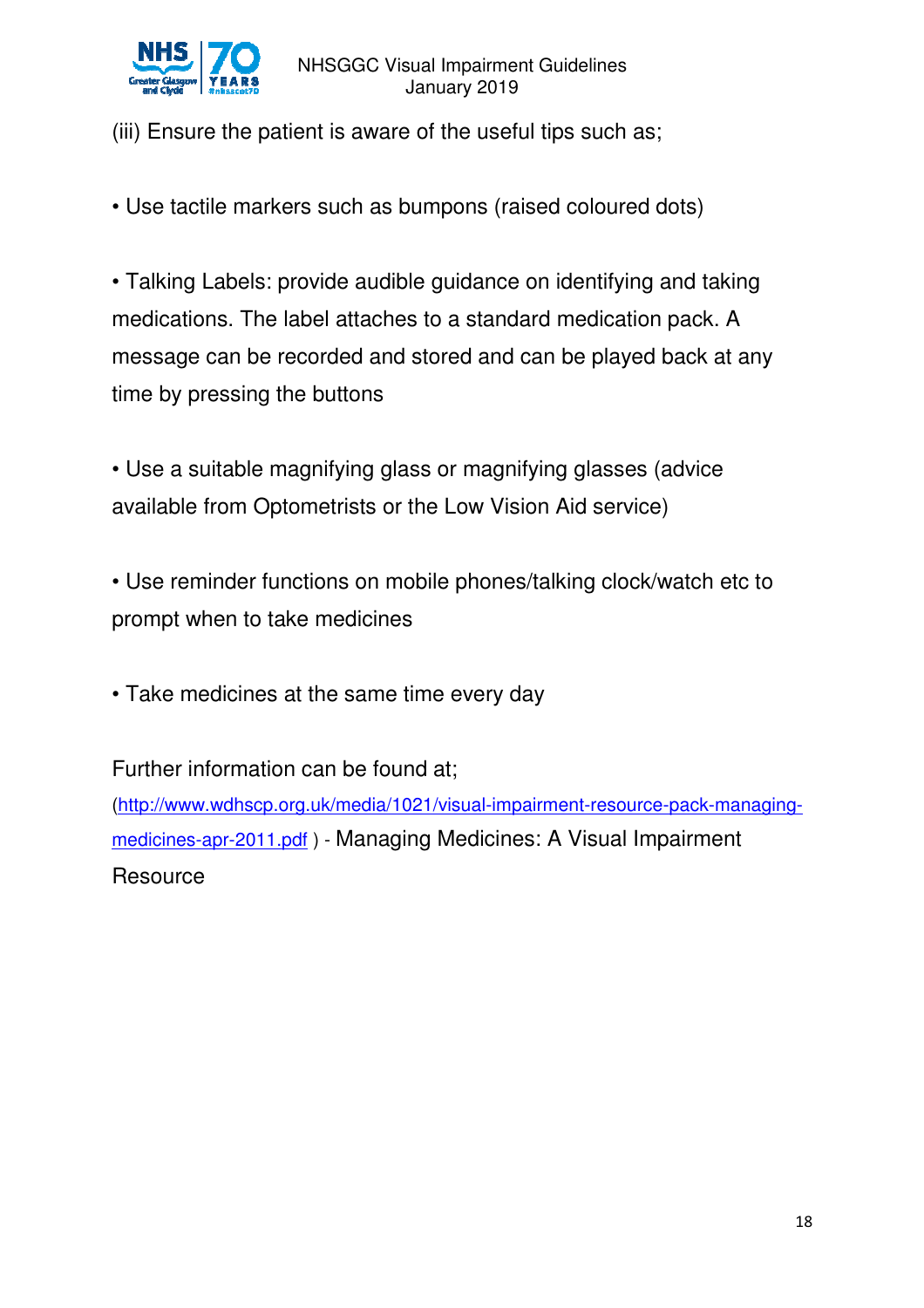

# Appendix 2

# Ten Tips to Guiding a Person with Sight Loss

(https://www.rnib.org.uk/nb-online/top-tips-guiding)

- 1. Always offer assistance first, not everyone will need help
- 2. Introduce yourself ask the person where they want to go and how they wish to be guided
- 3. Ensure you are one step ahead of the person you are guiding
- 4. Give instructions where necessary but don't overdo it
- 5. Be aware of hazards at ground level and at head height and inform the person being guided well in advance.
- 6. When guiding, give information about the people who are present and the environment as you move around
- 7. Explain your actions as you go along.
- 8. When approaching seating, tell the person where the seat is and guide their hand to the back and seat of the chair, so that they can sit down independently
- 9. Remember to allow extra space around obstacles

10. Most people with a visual impairment have some form of sight. It is always best to ask them as this may help you with guiding.

YouTube videos produced by Guide Dogs are also available;

Sighted Guiding - How to help blind and partially-sighted people pt 1 https://www.youtube.com/watch?v=yEoY6NeISs4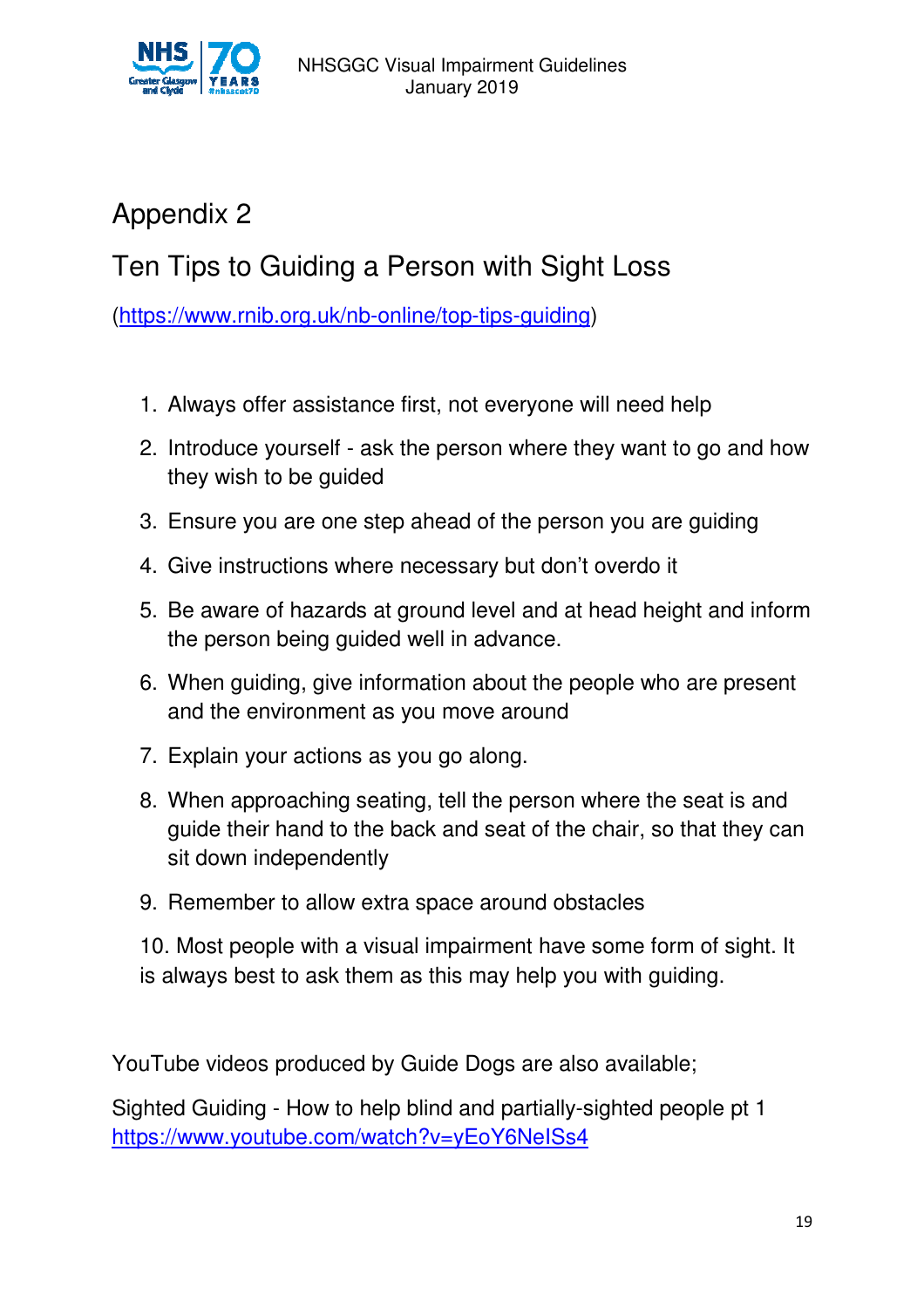

& Sighted Guiding - How to help blind and partially-sighted people pt 2 https://www.youtube.com/watch?v=K\_tvyxIfPJ0

# Appendix 3

# How to Communicate with Blind & Partially Sighted People [including those with a guide dog] - Providing Sighted Guidance

(https://www.guidedogs.org.uk/media/5356/medical-facilities-accessguide.pdf)

Staff should know how to communicate with blind and partially sighted people and provide sighted guide support. This should be addressed through disability awareness training for all current and new staff.

• When meeting a blind or partially sighted person, introduce yourself and tell them who you are and what your role is in the medical centre/facility.

• When addressing a person with a guide dog, speak to the person, not the dog.

• Ask the person what assistance is needed rather than making assumptions as to what might be required.

• If the person asks to be guided to another part of the facility, stand by the person's side and allow them to take hold of your arm/elbow in order to guide them along. Staff should not take hold of the person and drag or push them in a particular direction.

• When guiding a person with a guide dog, stand by the person's right hand side (usually the guide dog will be on the left) and adopt the same procedure as above. Never take hold of a guide dog's lead or harness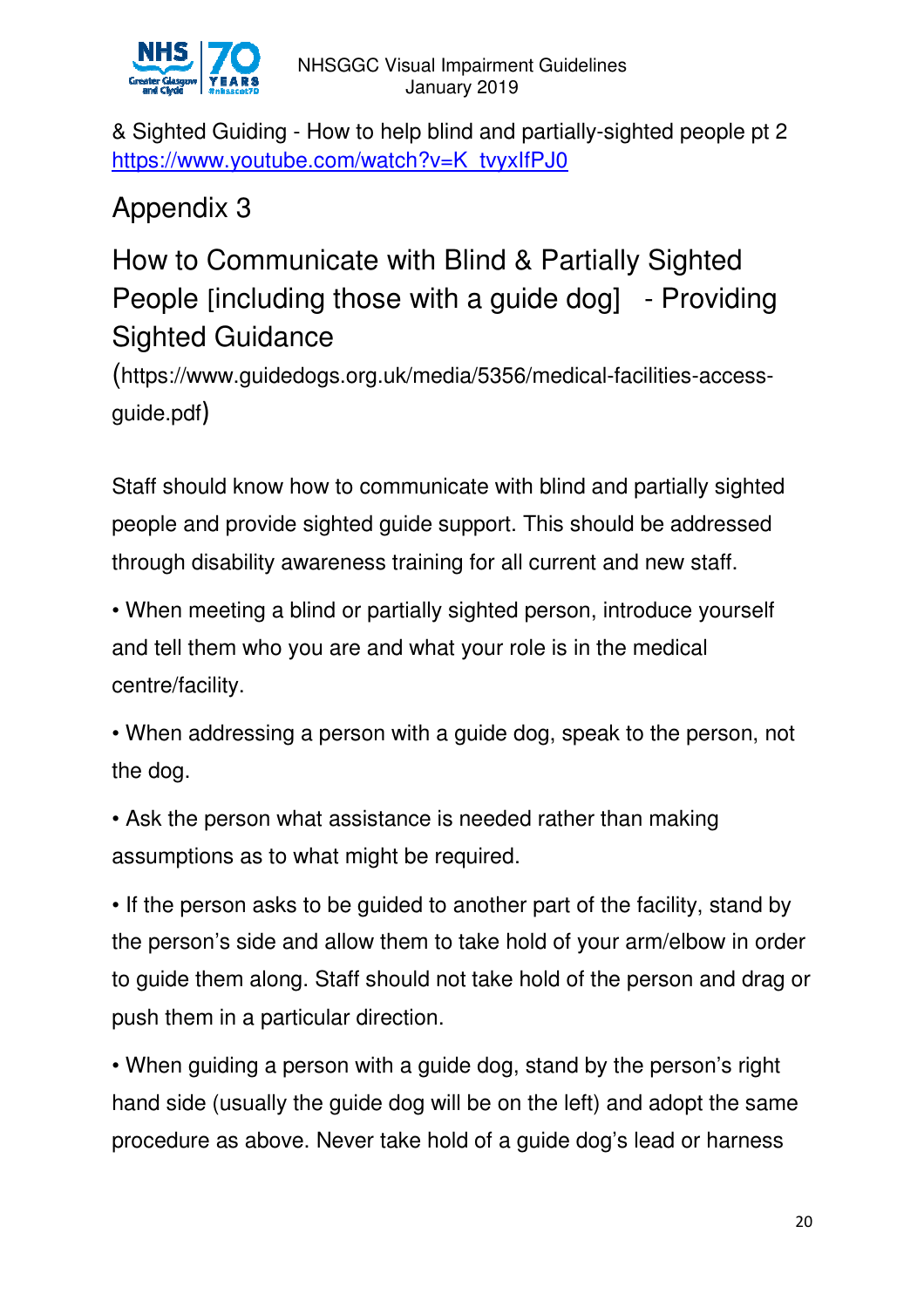

and if the owner tells the dog to do something do not interfere as this may confuse the guide dog.

When guiding a blind or partially sighted person through a facility or outdoors, tell the person where they are going and what obstacles or hazards might be approaching. They need to be told in advance about doors opening towards or away from them and about steps, kerbs or slopes going up or down to allow them time to adjust to their surroundings. This should prevent accident and injury.

• It is helpful to explain the layout of a facility to a blind or partially sighted person and when doing this, remember to ask the person what information might be useful before bombarding them with too much detail. Explain room layouts (consultation rooms, treatment rooms, waiting rooms, toilet facilities etc) in a simple way by asking the blind or partially sighted person to stand with their back against the entrance door and then talking them through the picture which is now in front of them. For instance: "The chairs are arranged in straight rows to the left and the door leading to the consultation room is straight ahead". If there are any potentially dangerous items, e.g. fire extinguishers or protruding radiators, tell the person where they are and what they are. Items which may cause a trip hazard (cables, rugs etc) should be removed where possible or placed against a wall to minimise risk.

• Good communication is vital for all patients but even more so for blind and partially sighted people. Where possible, information should be provided in the requested format so that they are not excluded.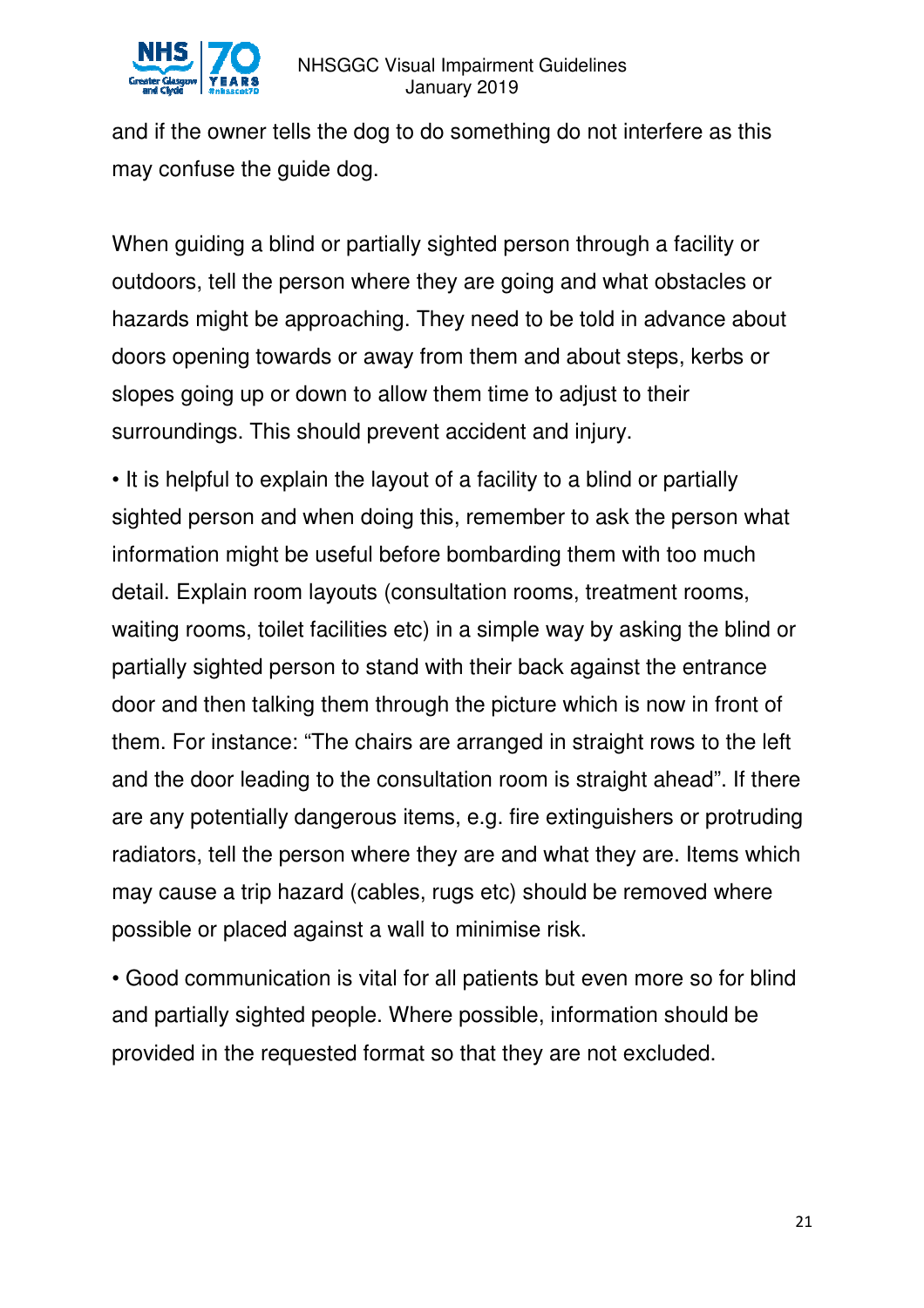

#### Appendix 4 – Useful Contacts

- East Dunbartonshire Sensory Impairment Team Social Work Department, Kirkintilloch Health and Care Centre, 10 Saramago Street, Kirkintilloch, Lanarkshire, G66 3BF 0300 123 4510
- East Renfrewshire The service aims to provide information, advice and practical support to adults and children who are experiencing a sight loss. **Single Point of Access (SPOA) Tel:** 0141 451 0866
- Deafblind Scotland 1 Neasham Drive, Lenzie, Kirkintilloch, Glasgow G66 3FA Telephone 0141 777 6111 Mini com 0141 777 5822 Text 07715421377 Email us at info@dbscotland.org.uk
- Guide Dog Scotland Glasgow Mobility Team Axis House, 12 Auchingramont Road, Hamilton, Lanarkshire, ML3 6JT Glasgow@guidedogs.org.uk 0345 1430206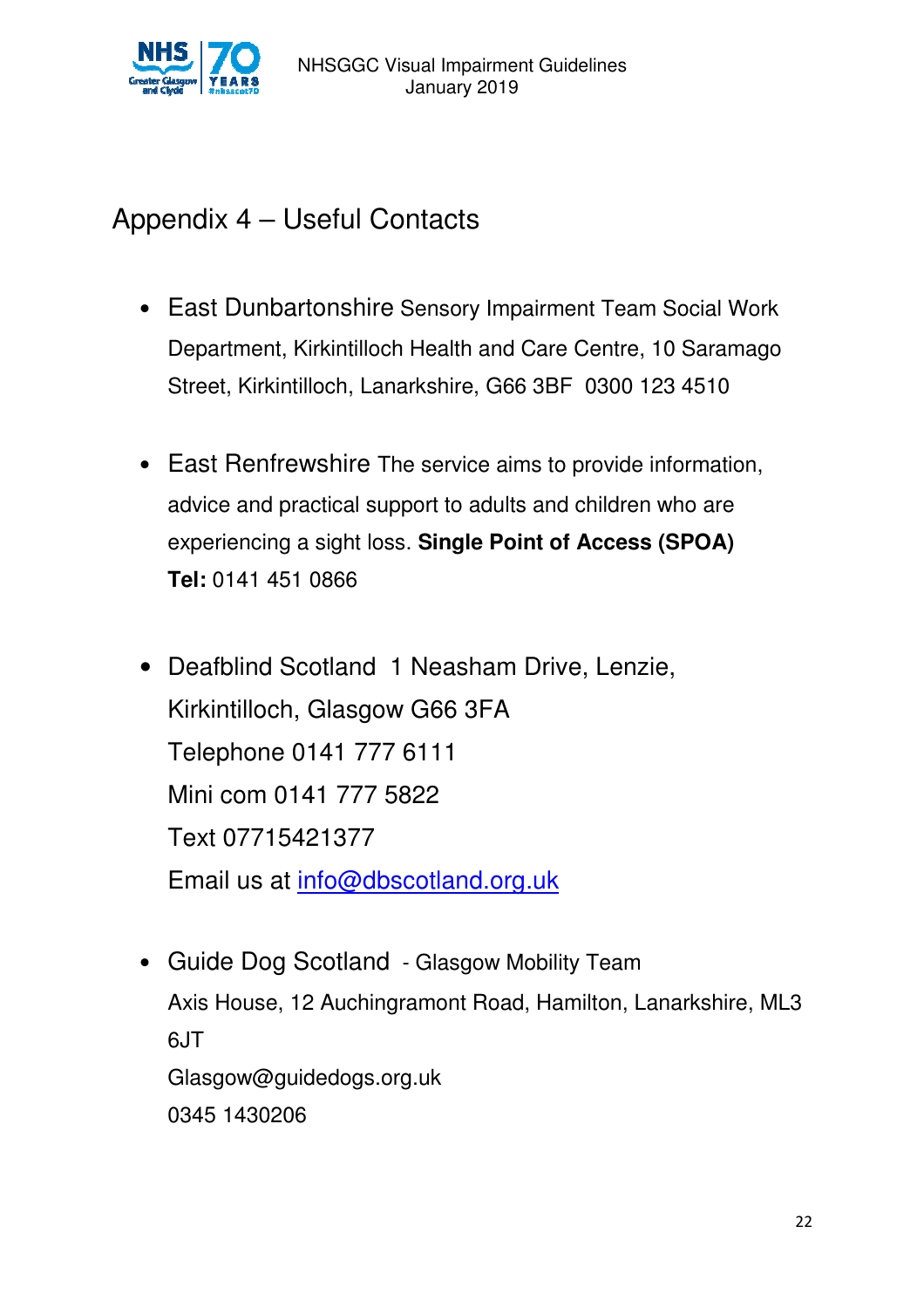

- Glasgow Health & Social Care Partnership, Centre for Sensory Impaired People 17 Gullane Street, Partick, Glasgow G11 6AH - 0141 276 5252
- Inverclyde Centre for Independent Living 10-16 Gibshill Road **Greenock** PA15 2UP Telephone 01475 714 350
- Renfrewshire Council offers a range of services to residents with a significant sensory impairment - Adult Services Referral Team (ASeRT) Single Point of Access (SPOA) 0300 300 1380 adultservicesreferral.sw@renfrewshire.gov.uk
- RNIB (head office) 12-14 Hillside Crescent, Edinburgh EH7 5EA Telephone: 0131 652 3140 General inquiries contact rnibscotland@rnib.org.uk
- Scottish War Blinded For All Veterans With Sight Loss 50 Gillespie Crescent, Edinburgh, EH10 4JB Tel: 0131 229 1456 https://www.royalblind.org
- Visibility 2 Queens Crescent, Glasgow G4 9BW 0141 332 4632 info@visibility.org.uk
- West Dunbartonshire Sensory Impairment Team 16 Church Street Dumbarton G82 1QL 01389 776499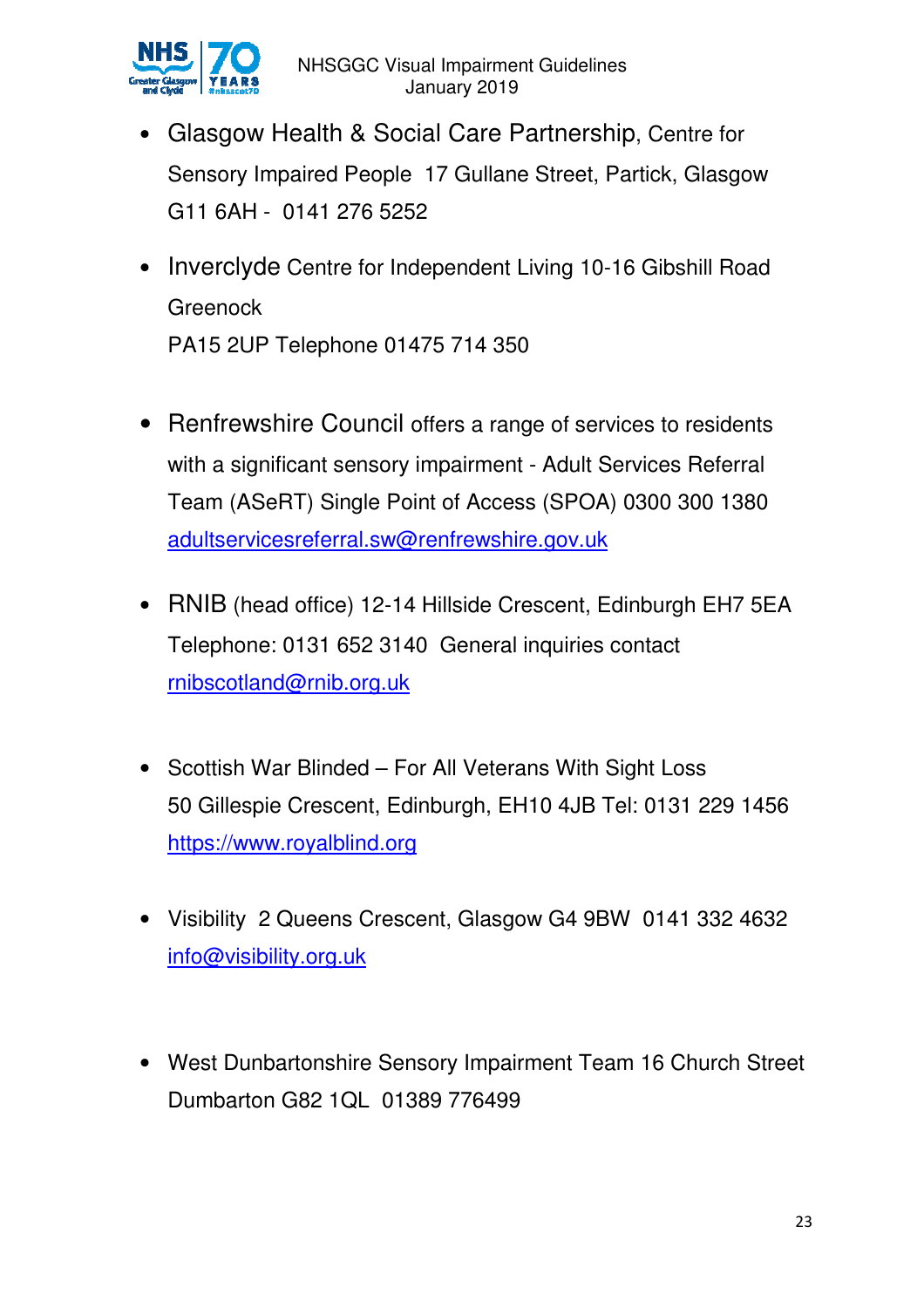

#### References

Boswell K & Kali A (2016) VISUAL IMPAIRMENT IN SCOTLAND: A guide for funders NPC/R S MacDonald Charitable trust https://www.thinknpc.org/wp-content/uploads/2018/07/Visual-Impairment-in-Scotland-a-guide-for-funders1.pdf

Equality & Human Rights Commission (2017) Public Sector Equality Duty https://www.equalityhumanrights.com/en/advice-andguidance/public-sector-equality-duty

Guide Dogs Scotland (2018) Guide Dogs Scotland https://www.guidedogs.org.uk/guide-dogs-scotland/

National Eye Research Centre (2018) Eye diseases overview https://www.nerc-charity.org.uk/Pages/Category/eye-diseases-overview

NHSGGC (2012) Best Practice Guidelines :Visual Impairment https://www.nhsggc.org.uk/media/242003/nhsggc\_equalities\_bpg\_visual \_impairment.pdf

NHSGGC (2018 [1]) A Fairer NHS Greater Glasgow & Clyde 2016-20 - meeting the requirements of Equality Legislation https://www.nhsggc.org.uk/your-health/equalities-in-health NHSGGC

https://www.nhsggc.org.uk/your-health/equalities-in-health NHSGGC

NHSGGC (2018 [2]) Clear to All: Creating Clear Information for Everyone

http://www.staffnet.ggc.scot.nhs.uk/Info%20Centre/AIP/AIP%20Refresh/ AIPStartPage.html (n.b currently under review Dec'18)

NHSGGC (2018 [3]) Spoken Language, British Sign Language and Communication Support Interpreting Policy https://www.nhsggc.org.uk/media/226427/nhsggc\_policy\_interpreting.pdf

NHSGGC (2018 [4]) Assistance Dog Policy http://www.equalitiesinhealth.org/Link-Files/NHSGGC%20Assistance%20Dog%20Policy%202015.pdf (n.b currently under review Dec'18)